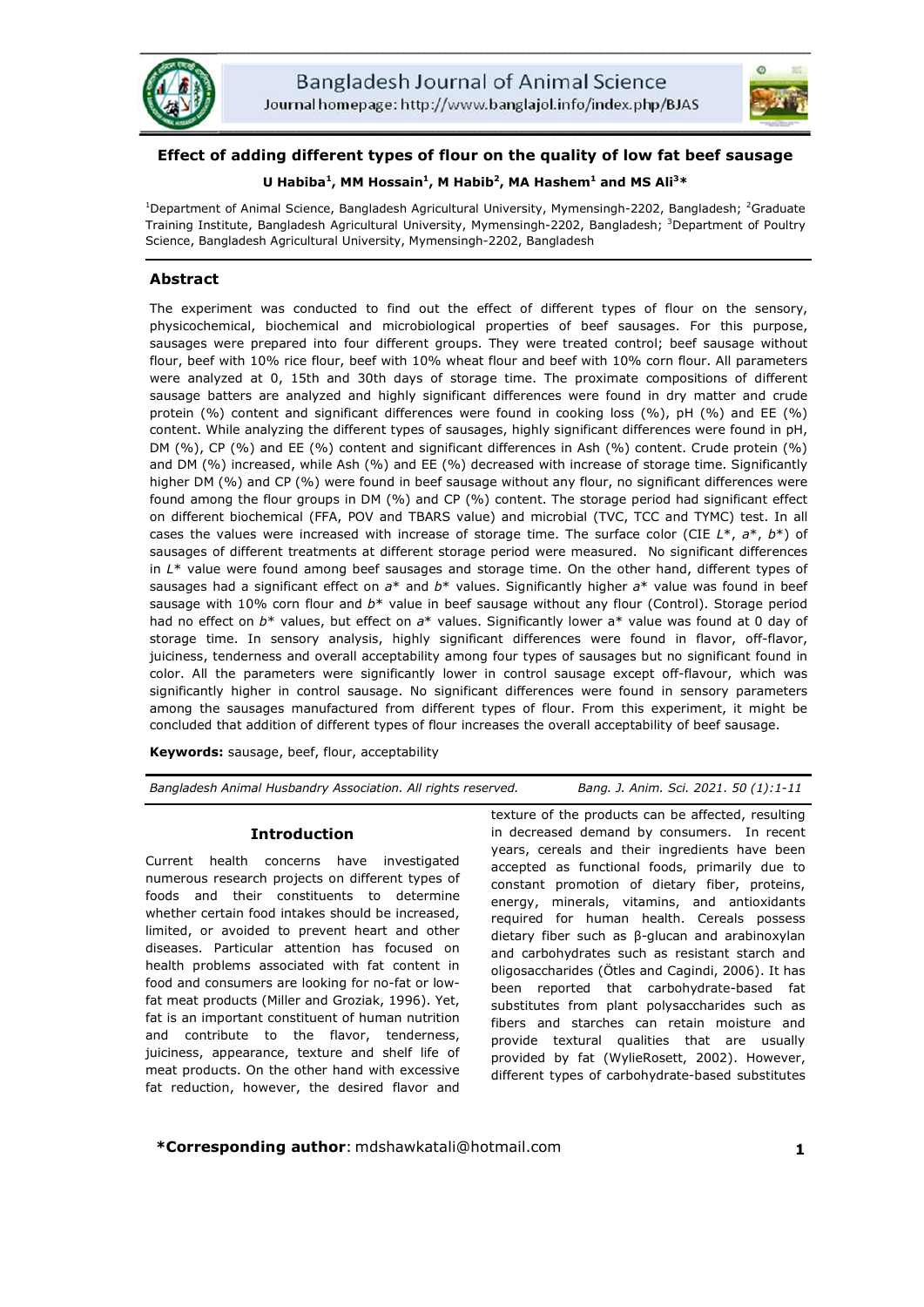will have varying influence on final flavor profile of a product (Lucca and Tepper, 1994).

Besides carbohydrate, rice flour is treated as a good source of vitamins and minerals such as thiamine, niacin, iron, riboflavin, vitamin D and calcium. This flour is extremely low in fiber, hence soothing to the digestive system of the body. Cereal ingredients wheat flour is a vehicle for vitamins and minerals and an important source of carbohydrates, fiber, magnesium, B vitamins, folic acid, antioxidants and phytochemicals. Corn is one of the world's most popular cereal grains. As a good source of antioxidant carotenoids, yellow corn may promote eye health. It's also a rich source of many vitamins and minerals. All segments of the meat industry are attempting to market low-fat products and offer a wider variety of products. Value-added meat products are positively becoming popular. Sausage is one of them. Therefore, the present study was to investigate how the addition of different cereal flours affects the quality of low-fat beef sausages and to find out good quality cereals for making beef sausages with higher consumer's preference.

# **Materials and Methods**

# **Experimental Design**

Four beef sausage formulations were developed (Table 1), as follows: i) beef sausage without flour (Control), ii) beef sausage with 10% rice flour, iii) beef sausage with10% wheat flour and iv) beef sausage 10% corn flour.

#### **Beef sausage preparation**

Sausage batters were prepared by mixing all the ingredients in a plastic bowl. With different groups, flours were added at a level of 10% (wt/wt). For each batch of sausage batters, ingredients were mixed using a mixer machine. After mixing, the mixtures were stuffed into synthetic cellulose casings (approximate diameter of 30 mm) using a sausage stuffer. Then the sausages were cooked in a food steamer for 15 min. The prepared sausages were then packed in food grade poly ethylene bags and stored refrigerated for up to 30 days and assessed immediately after processing (0 day) and at an interval of 15- and 30-days post storage.

#### **Product analysis**

#### *Proximate analysis*

Moisture, protein, fat and ash of sausages and batters was determined as per the standard procedures of Association of Official Analytical Chemists (AOAC, 1995).

### *pH*

The pH of emulsion and cooked products was determined by blending 10 g of sample with 50 ml of distilled water using an Ultra Turrax T25 tissue homogenizer (Janke and Kunkel, IKA Labortechnik, Staufen, Germany) at 8,000 rpm for 1 min. The pH of the suspension was recorded by dipping combined glass electrode of Elico digital pH meter, Model LI 127 (Elico Limited, Hyderabad, India).

#### *Cooking loss*

To determine cooking loss of sausage batter, weighed 5 g sample and wrapped in a heat stable foil paper and kept in water bath at 80°C for 30 minutes. Samples surface are dried and weighed. Cooking loss was calculated as the percentage of the loss weight of the cooked sample (Symeon *et al.*, 2010).Cooking loss (%) =

 Uncooked weight - cooked weight Uncooked weight  $X$  100

#### *Color analysis*

The surface color (CIE  $L^*$ ,  $a^*$ ,  $b^*$ ) of sausages samples were measured using a Minolta Chromameter (Minolta CR 410, Tokyo, Japan) standardized with a white plate (Y = 93.5, X = 0.3132,  $y = 0.3198$ ). Five random reading were taken from each type of sausages. The measurements were averaged for each surface and the results were expressed as positive L\*(lightness), a\*(redness), b\*(yellowness).

# *TBARS assay, peroxide value (POV) and free fatty acids (FFA)*

The amount of malondealdehyde (MDA) was established using a procedure described by Buege and Aust (1978).

TBARS = Abs 530 nm  $\times$  7.8 (conversion factor) mg malonaldehyde/kg sausage

FFA value was determined according to Rukunudin *et al.* (1998). FFA was calculated as shown below: FFA (%) = (ml titration  $\times$ Normality of KOH  $\times$  28.2) / g of sample

Peroxide value (POV) was determined according to (Sallam *et al.*, 2004). POV was calculated as shown below:

POV (meq / kg) =  ${(S \times N) / W} \times 1000$ 

Where, S, weight of oil sample; N, normality of sodium thiosulphate and W, weight of the sample.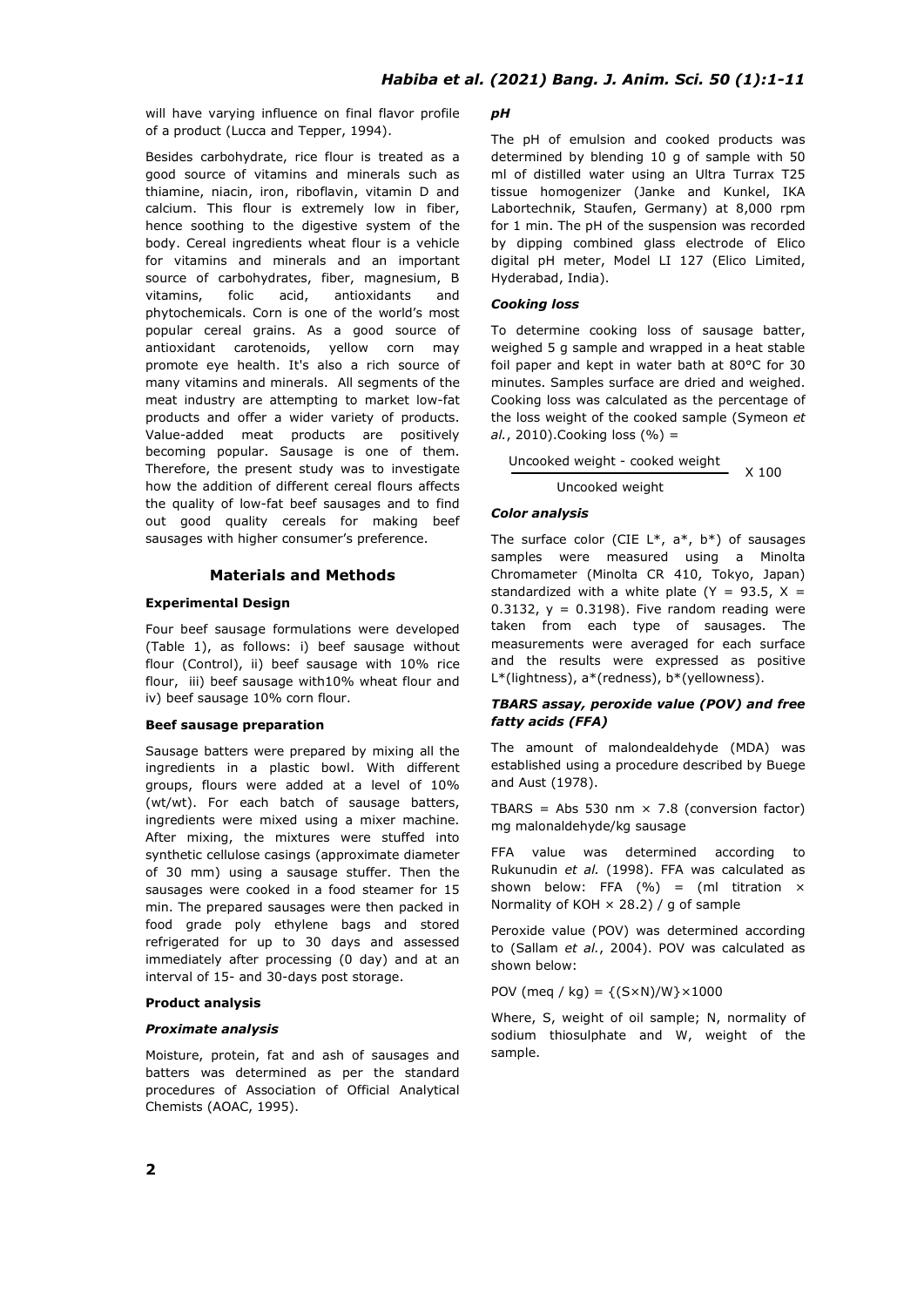| Ingredients (g)             | <b>Different treatments</b> |                          |                           |                          |  |  |  |  |  |
|-----------------------------|-----------------------------|--------------------------|---------------------------|--------------------------|--|--|--|--|--|
|                             | <b>Beef</b>                 | $Beef+10%$<br>rice flour | $Beef+10%$<br>wheat flour | $Beef+10%$<br>corn flour |  |  |  |  |  |
| Breast meat (q)             | 1000                        | 900                      | 900                       | 900                      |  |  |  |  |  |
| Flour $(q)$                 | 00                          | 100                      | 100                       | 100                      |  |  |  |  |  |
| Salt $(q)$                  | 15                          | 15                       | 15                        | 15                       |  |  |  |  |  |
| Sodium tripolyphosphate (q) | 3.3                         | 3.3                      | 3.3                       | 3.3                      |  |  |  |  |  |
| Sodium erthorbate (q)       | 0.37                        | 0.37                     | 0.37                      | 0.37                     |  |  |  |  |  |
| Maltodextrin(q)             | 14.8                        | 14.8                     | 14.8                      | 14.8                     |  |  |  |  |  |

**Table 1:** Ingredient composition of beef sausage batter with different types of flour

#### **Microbiological analyses**

### *Microbiological analyses*

For microbial assessment total viable count, total coliform count and total yeast-mould count were undertaken. A quantity of 10 g of beef meat sample was aseptically excised from stored stock sample. Each of the stored beef meat samples was thoroughly and uniformly macerated in a mechanical blender using a sterile diluent (0.1% peptone water) as per the recommendation of International Organization for Standardization (ISO, 1995). A quantity of ten (10) grams of the minced meat sample was taken aseptically transferred into a sterile container containing 90 ml of 0.1% peptone water. A homogenized suspension was made in a sterile blender. Thus 1:10 dilution of the samples was obtained. Later on using whirly mixture machine different serial dilutions ranging from  $10^2$  to  $10^6$  were prepared according to the instruction of the standard method (ISO, 1995).

### *Sensory evaluation*

Different sensory attributes were examined at day 1. Each sausage sample was evaluated by a trained panel of 6-honorable judges at Bangladesh Agricultural University. Recruitment, selection and training of panelist were performed according to sensory evaluation procedure (AMSA, 1995). The sensory questionnaires measured intensity on a 5-point balanced semantic scale (weak to strong) for the following attributes color, smell, tenderness, juiciness and overall acceptability. Sensory evaluation was carried out in individual booths under controlled conditions of light, temperature and humidity. Sensory qualities of the samples were evaluated after thawing of before cook and after cook using a 5-point scoring method. Sensory evaluation was accomplished at 0,  $15<sup>th</sup>$  and  $30<sup>th</sup>$  days.

### **Statistical analysis**

The sausage batter data and the sensory evaluation of different sausages analyzed using analysis of variance technique with the principles of Completely Randomized Design, while sausage data during different storage period were analyzed by 4×3 factorial design (where, 4=different sausages and 3=different storage period) (SAS, 2009). DMRT was done to compare variations among means where ANOVA showed significant differences.

### **Results and Discussion**

### *Proximate, pH and cooking loss of Sausage batter*

Sausage batter is a mixture of ingredients by which sausage is prepared. The proximate, pH and cooking loss of sausage batter was shown in table 2. The data obtained from different sausage batter indicated that there were significant differences among the treatments in Cooking loss, pH, DM, CP and EE content (p<0.05). The higher cooking loss was observed in beef sausage batter without any flour, no significant differences were found in cooking loss among the different flour group of sausage batters. Yang *et al.* (2009) found that duck sausage batter with 10% supplemented wheat flour showed the lowest cooking loss among the other sausage batters. The higher pH value was observed in beef sausage batter with 10%wheat flour  $(T_3)$  than others types of sausage batter. Significantly lower DM (%) and higher CP (%) and EE (%) were found in control sausage (beef sausage without any flour). Protein and fat content differed among the sausage batters and was significantly lower in batters with added cereal flours which were found by Yang *et al.* (2009). No significant differences were found in DM (%), CP (%) and EE (%) among the sausage batters manufactured with different types of flour.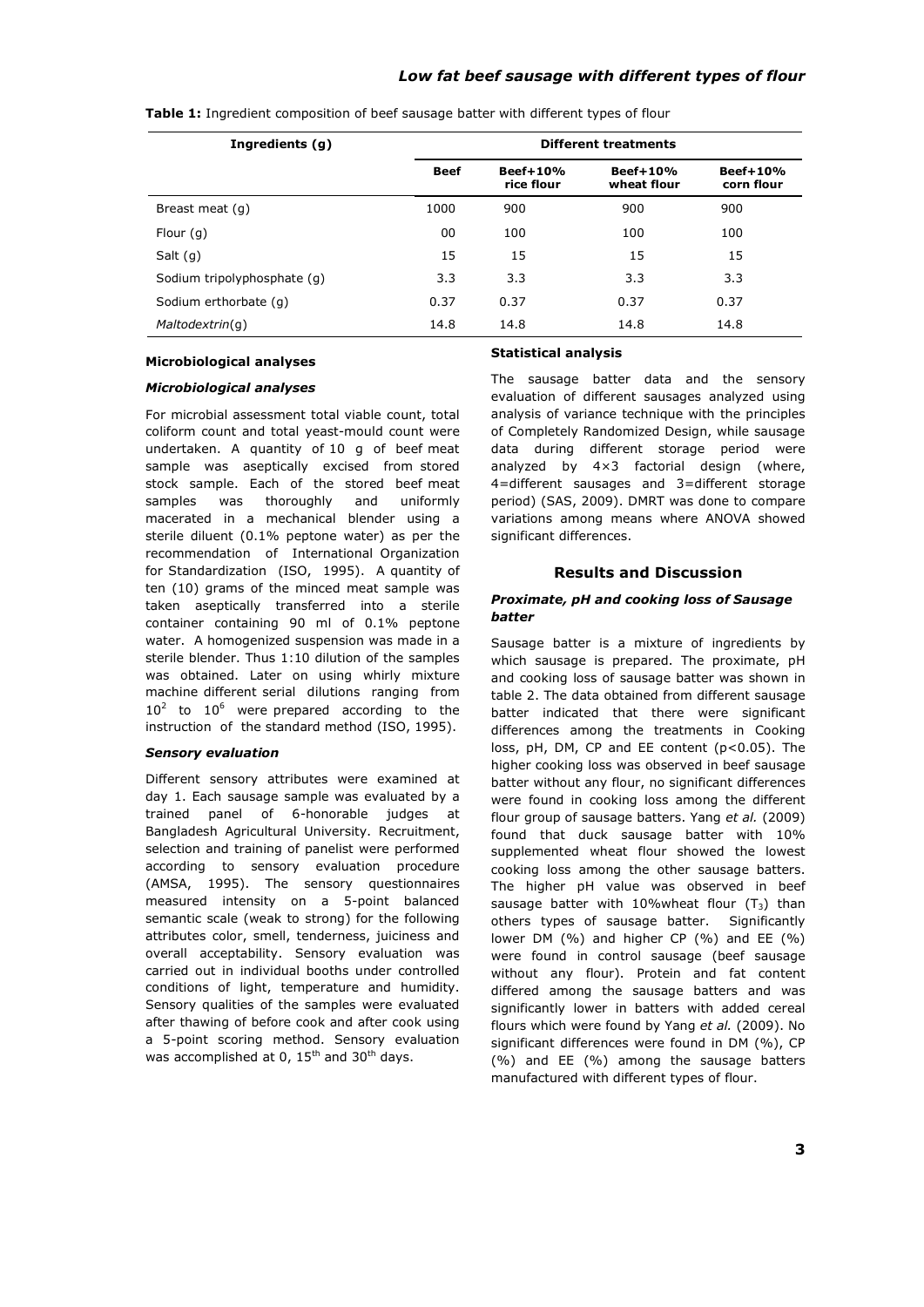| <b>Parameters</b>    |                              | Level of                                              |                               |                               |                     |  |
|----------------------|------------------------------|-------------------------------------------------------|-------------------------------|-------------------------------|---------------------|--|
|                      | <b>Beef</b>                  | $Beef+10%$<br>$Beef+10%$<br>rice flour<br>wheat flour |                               | Beef+10%<br>corn flour        | <b>Significance</b> |  |
| Cooking Loss (%)     | $6.69 \pm 0.71$ <sup>a</sup> | $5.19 \pm 0.15^b$                                     | $4.63 \pm 0.35^b$             | $5.05 \pm 0.10^b$             | $\ast$              |  |
| рH                   | 5.93 $\pm$ 0.02 <sup>b</sup> | $5.95 \pm 0.02^b$                                     | $6.03 \pm 0.04$ <sup>a</sup>  | $5.92 \pm 0.02^b$             | $\ast$              |  |
| Dry matter $(% )$    | $25.53 \pm 0.34^b$           | $26.59 \pm 0.08$ <sup>a</sup>                         | $26.94 \pm 0.28$ <sup>a</sup> | $27.49 \pm 0.36$ <sup>a</sup> | $**$                |  |
| Ash $(\% )$          | $2.24 \pm 0.08$              | $2.02 \pm 0.05$                                       | $2.11 \pm 0.08$               | $2.11 \pm 0.08$               | <b>NS</b>           |  |
| Crude protein (%)    | $18.39 \pm 0.06^a$           | $16.69 \pm 0.06^b$                                    | $16.32 \pm 0.28$ <sup>b</sup> | $16.08 \pm 0.41$ <sup>b</sup> | $***$               |  |
| Ether extract $(% )$ | $2.40 \pm 0.15$ <sup>a</sup> | $2.05 \pm 0.08^b$                                     | $1.92 \pm 0.06^{\circ}$       | $1.82 \pm 0.06^b$             | $\ast$              |  |

**Table 2:** Proximate composition, cooking loss and pH of low fat beef sausage batter incorporate with different types of flour

*\*p<0.05; \*\*p<0.01; NS, Non-significant; Means with different superscripts within a row differ significantly (p<0.05)*

**Table 3:** pH of low fat beef sausages incorporate with different types of flour during different days of intervals

| Parame<br>ter | days of<br>interval |                 | Level of<br><b>Significance</b> |                           |                          |      |      |           |     |
|---------------|---------------------|-----------------|---------------------------------|---------------------------|--------------------------|------|------|-----------|-----|
|               | (D)                 | <b>Beef</b>     | <b>Beef+10%</b><br>rice flour   | $Beef+10%$<br>wheat flour | $Beef+10%$<br>corn flour | Mean | т    | D         | T*D |
| pH            | 0                   | $6.11 \pm 0.06$ | $6.13 \pm 0.05$                 | $6.29 \pm 0.07$           | $6.20 \pm 0.06$          | 6.18 |      |           |     |
|               | 15                  | $6.11 \pm 0.02$ | $6.13 \pm 0.06$                 | $6.28 \pm 0.06$           | $6.10\pm0.07$            | 6.15 | $**$ |           |     |
|               | 30                  | $6.12 \pm 0.07$ | $6.17 \pm 0.05$                 | $6.31 \pm 0.08$           | $6.18 \pm 0.03$          | 6.19 |      | <b>NS</b> | ΝS  |
|               | Mean                | $6.11^{b}$      | $6.14^{b}$                      | 6.29 <sup>a</sup>         | $6.16^{b}$               |      |      |           |     |

*Note: \*, (p<0.05); \*\*, (p<0.01); NS, (p>0.05); a, b, c Different letters indicate significant difference among the treatments*

### *pH of sausages during different days of interval*

The pH of different treatments with days of intervals was shown in Table 3. The mean values observed from four treatment groups indicated that there were highly significant (p<0.01) differences among the treatments. However, the higher value was observed in beef sausage with addition of 10% wheat flour, while the other 3 sausages did not differ significantly. McCarthy *et al.*, (2001) and Carpenter *et al.*, (2007) reported no difference in the pH of control and test antioxidants like grape seed, bearberry and rosemary extracts incorporated raw and cooked pork meat product.

The range of overall observed of different days of intervals of pH was 6.15 to 6.19. The mean values observed in 0, 15th and 30th days of observation indicated that there were no significant (p>0.05) differences found among these three days of observation. The interaction between treatment and number of days it was stored does not have a significant difference (p>0.05) on the level of pH.

### **Proximate analysis of sausages**

The proximate analysis of different treatments with days of intervals is shown in Table 3. Result showed that treatment and storage periods have highly significant effect (p<0.01) on DM content. DM content of beef sausage without any flour showed significantly higher DM content than the sausages made from beef incorporated with different types of flour. DM content was increased with the increase of storage period. The results agreed with results of Naveena *et al.* (2008), who have reported an increase in storage period with an increase in the dry matter content of chicken patties incorporated with pomegranate peel extract and pomegranate rind powder extract. The interaction between treatment and storage period did not show significant difference (p<0.05) on DM content.

The range of overall observed CP content at different treatments was 19.56 to 23.22%. The mean value observed from different treatment groups indicated that there were significant (p<0.01) difference found for CP content. Among four treatment groups, the highest CP content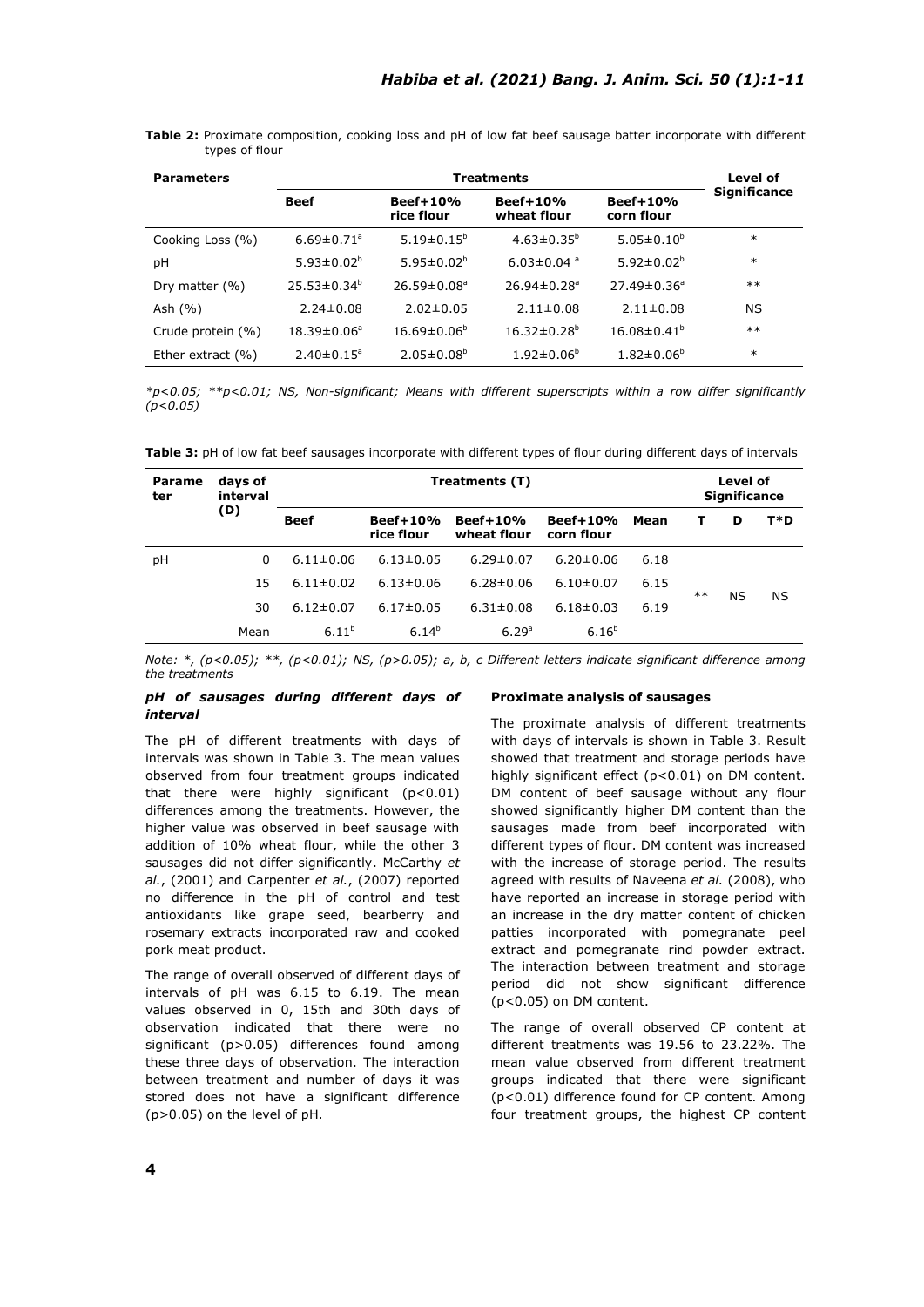was observed from beef sausages without addition of flour, while no significant differences were observed among different sausage made from beef incorporated with cereal flours. The range of overall observed of different days of intervals of CP content was 28.13 to 29.16%. The mean value observed from 0,  $15<sup>th</sup>$  and  $30<sup>th</sup>$  days of observation indicated that there were significant (p<0.01) differences among these three days of observation. The CP content was increased with the increase of storage period. The highest CP content was observed at 30<sup>th</sup> day and lowest CP content at 0 days. The interaction between treatment and number of days it was stored have no significant difference (p>0.05) on CP content. The range of overall observed EE content at different treatments was 1.31 to 2.23%. Observation from four treatments, the mean values indicated that there were highly significant (p<0.01) differences of EE content. Among four treatment groups, the lowest EE content was observed at sausage made from beef incorporated with corn flour group and the highest EE content was observed at beef sausage without any cereal flour group. The range of overall observed of different days of intervals of EE content was 1.23 to 2.16%. The mean values observed from  $0$ ,  $15<sup>th</sup>$  and  $30<sup>th</sup>$  days of observation indicated that there were significant differences (p<0.01) among these three days of observation. The EE content was changed with the increase of storage period. Similar results were found by Kumar *et al.* (2013) that protein and fat contents were decreased  $(p > 0.05)$  when investigated the effect of green banana (GBF) and soybean hulls flours (SHF) on chicken meat nuggets. Ali *et al.* (2011) found that crude protein and fat content were significantly lower in the group with added rice flour compared with the no flour group. The range of overall observed ash content at different treatments was 2.12 to 2.25%. The mean values observed from four treatment groups indicated that there were significant (p<0.05) differences of ash content. Among these four treatments, the lowest ash content was observed beef sausage without flour group and the highest was observed from beef sausages with 10% wheat flour group. The range of overall observed of different days of intervals of ash content was 2.04 to 2.26%. The mean values observed from 0,  $15<sup>th</sup>$  and  $30<sup>th</sup>$  days of observation indicated that there were highly significant (p<0.01) differences among these three days of observation. The ash content was significantly decreased with the increased storage period. The lowest ash content was observed at  $30<sup>th</sup>$  day and highest ash content at 0 days. Kaur *et al.* (2015) prepared chicken nuggets incorporated with carrot and reported that with an increase in the storage period ash content is gradually decreased. The interaction between treatment and number of days it was stored did not have a significant difference (p>0.05) on ash content.

| Parame    | Days                |                    | Treatments (T)         |                         |                        |                    | <b>Level of Significance</b> |       |           |
|-----------|---------------------|--------------------|------------------------|-------------------------|------------------------|--------------------|------------------------------|-------|-----------|
| ter (%)   | of<br>interv<br>als | <b>Beef</b>        | Beef+10%<br>rice flour | Beef+10%<br>wheat flour | Beef+10%<br>corn flour | Mean               | т                            | D     | T*D       |
| <b>DM</b> | $\Omega$            | $29.28 \pm 0.10$   | 27.47±0.39             | $27.93 \pm 0.13$        | 27.82±0.18             | $28.13^C$          | $**$                         | $***$ | ΝS        |
|           | 15                  | $29.84 \pm 0.50$   | $28.01 \pm 0.11$       | $28.27 \pm 0.27$        | 28.09±0.15             | $28.55^{B}$        |                              |       |           |
|           | 30                  | $31.01 \pm 0.31$   | 28.48±0.18             | 28.40±0.10              | 28.75±0.15             | 29.16 <sup>A</sup> |                              |       |           |
|           | Mean                | 30.04 <sup>a</sup> | 27.99 <sup>b</sup>     | $28.20^{b}$             | $28.22^{b}$            |                    |                              |       |           |
| <b>CP</b> | $\Omega$            | $22.13 \pm 0.33$   | $18.93 \pm 0.18$       | 18.98±0.23              | 18.75±0.47             | $19.69^{\circ}$    | $***$                        | $***$ | NS.       |
|           | 15                  | 22.72±0.09         | 19.90±0.30             | 19.78±0.15              | 19.68±0.18             | $20.52^{b}$        |                              |       |           |
|           | 30                  | 24.83±0.83         | 20.84±0.09             | 19.93±0.18              | $20.27 \pm 0.42$       | $21.46^a$          |                              |       |           |
|           | Mean                | $23.22^a$          | $19.89^{b}$            | $19.56^{b}$             | $19.56^{b}$            |                    |                              |       |           |
| Ash       | $\mathbf 0$         | $2.25 \pm 0.05$    | $2.23 \pm 0.05$        | $2.32 \pm 0.02$         | $2.22 \pm 0.02$        | 2.26 <sup>a</sup>  | $\ast$                       | $**$  | NS.       |
|           | 15                  | $2.16 \pm 0.08$    | $2.23 \pm 0.05$        | $2.20 \pm 0.02$         | $2.18 \pm 0.02$        | 2.19 <sup>a</sup>  |                              |       |           |
|           | 30                  | $1.95 \pm 0.07$    | $1.99 \pm 0.05$        | $2.23 \pm 0.05$         | $2.00 \pm 0.06$        | $2.04^{b}$         |                              |       |           |
|           | Mean                | $2.12^{b}$         | $2.15^{b}$             | 2.25 <sup>a</sup>       | $2.13^{b}$             |                    |                              |       |           |
| <b>EE</b> | $\Omega$            | $2.78 \pm 0.08$    | $2.20 \pm 0.10$        | $2.05 \pm 0.05$         | $1.63 \pm 0.18$        | 2.16 <sup>a</sup>  | $***$                        | $***$ | <b>NS</b> |
|           | 15                  | $2.05 \pm 0.10$    | $1.28 \pm 0.08$        | $1.23 \pm 0.08$         | $1.33 \pm 0.13$        | $1.47^{b}$         |                              |       |           |
|           | 30                  | $1.85 \pm 0.00$    | $1.03 \pm 0.07$        | $1.05 \pm 0.05$         | $0.99 \pm 0.04$        | $1.23^{b}$         |                              |       |           |
|           | Mean                | 2.23 <sup>a</sup>  | 1.50 <sup>b</sup>      | $1.44^{bc}$             | 1.31 <sup>c</sup>      |                    |                              |       |           |

**Table 4:** Proximate composition of low fat beef sausages incorporate with different types of flour during different days of intervals

*DM, dry matter; CP, crude protein; EE, ether extract. \*p<0.05; \*\*p<0.01; NS, Non-significant; Means with different superscripts within a row or column differ significantly.*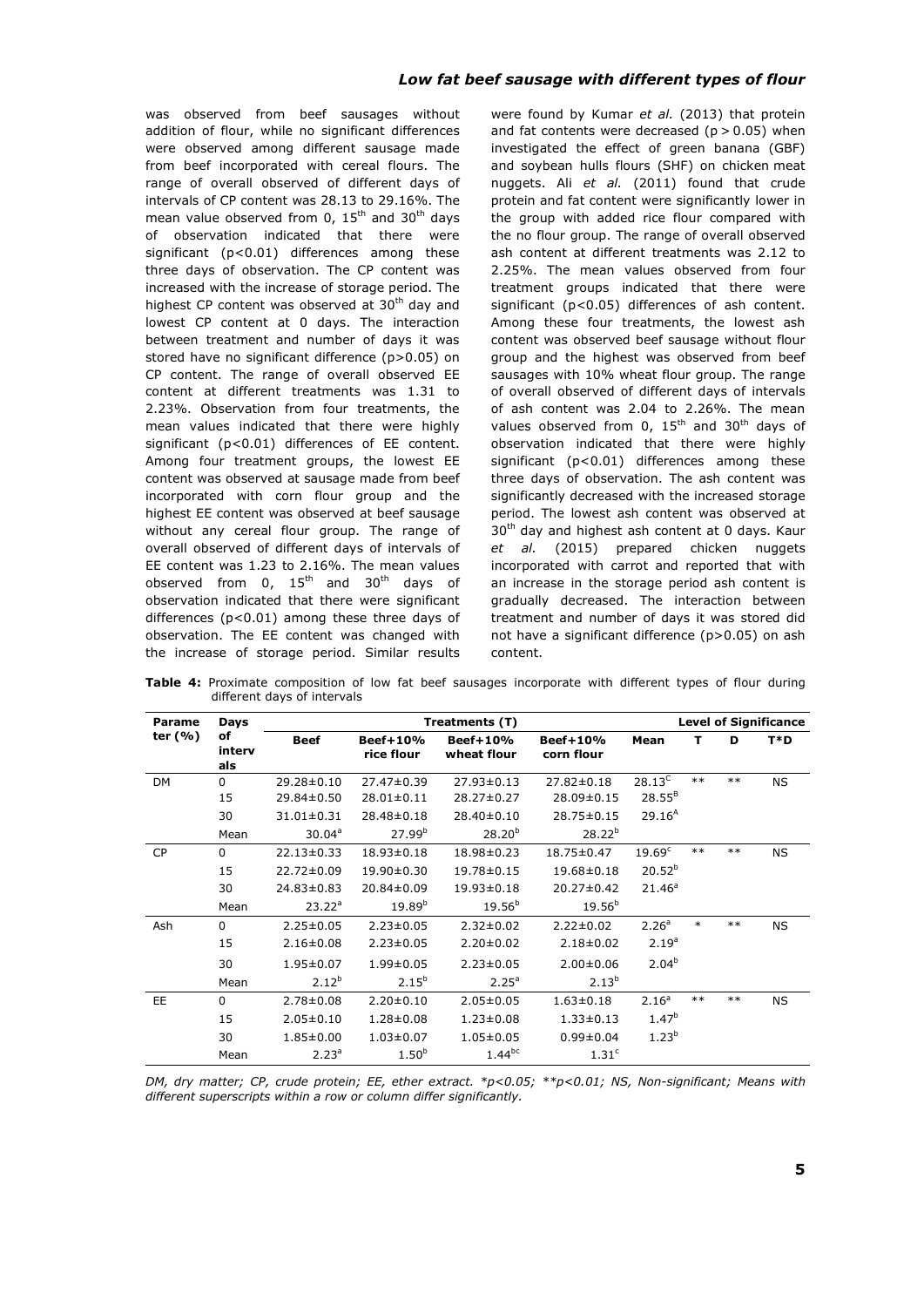**Table 5:** International commission on illumination color measurements (CIE\*) of low fat broiler meat sausages incorporate with different types of flour during different storage time

| Par        | Days of          |                   |                        | <b>Level of Significance</b> |                          |                   |           |           |           |
|------------|------------------|-------------------|------------------------|------------------------------|--------------------------|-------------------|-----------|-----------|-----------|
| am<br>eter | intervals<br>(D) | <b>Beef</b>       | Beef+10%<br>rice flour | Beef+10%<br>wheat flour      | $Beef+10%$<br>corn flour | Mean              | т         | D         | T*D       |
| $L^*$      | $\Omega$         | 49.55±0.38        | $48.17 \pm 0.06$       | $48.21 \pm 0.03$             | $47.96 \pm 0.26$         | 48.47             |           |           |           |
|            | 15               | $46.09 \pm 1.19$  | $48.10 \pm 2.01$       | 45.59±1.73                   | $48.63 \pm 1.40$         | 47.10             |           |           |           |
|            | 30               | $46.32 \pm 0.26$  | 47.56±0.75             | 47.28±0.55                   | 45.17±0.96               | 46.58             | <b>NS</b> | <b>NS</b> | <b>NS</b> |
|            | Mean             | 47.32             | 47.94                  | 47.02                        | 47.25                    |                   |           |           |           |
| $a^*$      | $\mathbf 0$      | $5.67 \pm 0.09$   | $5.62 \pm 0.18$        | $5.65 \pm 0.09$              | $4.98 \pm 0.15$          | $5.48^{b}$        |           |           |           |
|            | 15               | $5.84 \pm 0.12$   | $5.70 \pm 0.08$        | $5.56 \pm 0.04$              | $5.93 \pm 0.07$          | 5.76 <sup>a</sup> | $***$     | $\ast$    | $***$     |
|            | 30               | $5.84 \pm 0.05$   | $5.98 \pm 0.15$        | $5.66 \pm 0.25$              | $5.01 \pm 0.06$          | $5.62^{ab}$       |           |           |           |
|            | Mean             | 5.78 <sup>a</sup> | 5.76 <sup>a</sup>      | 5.62 <sup>a</sup>            | $5.30^{b}$               |                   |           |           |           |
| $b^*$      | $\mathbf 0$      | $11.11 \pm 0.10$  | $9.88 \pm 0.53$        | $10.40 \pm 0.08$             | $8.71 \pm 0.34$          | 10.02             |           |           |           |
|            | 15               | $10.80 \pm 0.28$  | $9.39 \pm 0.58$        | $9.68 \pm 0.59$              | $9.69 \pm 0.53$          | 9.89              | $***$     |           |           |
|            | 30               | $10.30 \pm 0.44$  | $9.42 \pm 0.45$        | $10.70 \pm 0.30$             | $8.76 \pm 0.49$          | 9.79              |           | <b>NS</b> | <b>NS</b> |
|            | Mean             | $10.73^a$         | $9.56^{bc}$            | $10.26^{ab}$                 | 9.05 <sup>c</sup>        |                   |           |           |           |

*\*p<0.05; \*\*p<0.01; NS, Non-significant; Means with different superscripts within a row or column differ significantly.*

**Table 6:** Biochemical properties of low fat broiler meat sausages incorporate with different types of flour during different storage time

| Parame          | Days of<br>interval |                   |                               | Treatments (T)                 |                          |                   | <b>Level of Significance</b> |       |           |
|-----------------|---------------------|-------------------|-------------------------------|--------------------------------|--------------------------|-------------------|------------------------------|-------|-----------|
| ter             |                     | <b>Beef</b>       | <b>Beef+10%</b><br>rice flour | <b>Beef+10%</b><br>wheat flour | $Beef+10%$<br>corn flour | Mean              | т                            | D     | T*D       |
| FFA(%)          | $\mathbf 0$         | $0.19 \pm 0.01$   | $0.13 \pm 0.03$               | $0.13 \pm 0.03$                | $0.14 \pm 0.01$          | 0.15 <sup>c</sup> |                              |       |           |
|                 | 15                  | $0.55 \pm 0.03$   | $0.43 \pm 0.06$               | $0.41 \pm 0.03$                | $0.44 \pm 0.06$          | $0.45^{b}$        | $\ast$                       | $***$ | <b>NS</b> |
|                 | 30                  | $1.15 \pm 0.05$   | $1.05 \pm 0.05$               | $1.10\pm0.00$                  | $1.00 \pm 0.10$          | 1.08 <sup>a</sup> |                              |       |           |
|                 | Mean                | 0.63 <sup>a</sup> | $0.54^{b}$                    | $0.54^{b}$                     | $0.53^{b}$               |                   |                              |       |           |
| POV             | $\Omega$            | $1.73 \pm 0.01$   | $1.56 \pm 0.07$               | $1.65 \pm 0.02$                | $1.65 \pm 0.02$          | $1.65^{b}$        |                              |       |           |
| (meq/<br>kg)    | 15                  | $1.77 \pm 0.03$   | $1.72 \pm 0.02$               | $1.68 \pm 0.05$                | $1.72 \pm 0.02$          | 1.72 <sup>a</sup> | $***$                        | $***$ | <b>NS</b> |
|                 | 30                  | $1.92 \pm 0.02$   | $1.69 \pm 0.02$               | $1.72 \pm 0.02$                | $1.71 \pm 0.02$          | 1.76 <sup>a</sup> |                              |       |           |
|                 | Mean                | 1.81 <sup>a</sup> | $1.66^{b}$                    | $1.68^{b}$                     | 1.69 <sup>b</sup>        |                   |                              |       |           |
| <b>TBRS</b>     | $\mathbf 0$         | $0.11 \pm 0.00$   | $0.11 \pm 0.01$               | $0.12 \pm 0.01$                | $0.09 \pm 0.00$          | 0.11 <sup>c</sup> |                              |       |           |
| (mg<br>malonald | 15                  | $0.18 \pm 0.02$   | $0.16 \pm 0.02$               | $0.14 \pm 0.00$                | $0.13 \pm 0.02$          | $0.15^{b}$        | $**$                         | $***$ | <b>NS</b> |
| ehyde/<br>kg    | 30                  | $0.23 \pm 0.01$   | $0.19 \pm 0.01$               | $0.19 \pm 0.01$                | $0.19 \pm 0.01$          | 0.20 <sup>a</sup> |                              |       |           |
| sample)         | Mean                | 0.17 <sup>a</sup> | $0.15^{b}$                    | $0.15^{b}$                     | $0.14^{b}$               |                   |                              |       |           |

*FFA, free fatty acids; POV, per oxide value; TBRS, thiobarbituric acid reactive substance. \*p<0.05; \*\*p<0.01; NS, Non-significant; Means with different superscripts within a row or column differ significantly.*

# *The instrumental sausage surface color (CIE L\*, a\*, b\*)*

The surface color (CIE *L\*, a\*, b\**) of sausages samples were measured using a Minolta Chroma meter (Minolta CR 410, Tokyo, Japan) standardized with a white plate (Y =93.5,  $X =$ 0.3132,  $y = 0.3198$ ) shown in Table 5. The range of overall observed color score at different treatment for lightness (*L\**) was 47.02 to 47.94. The mean values observed from four treatment indicate that there were no significant difference (P>0.05) exist among four treatments. Of the four treatments group highest reading was observed from beef sausage with 10% rice flour and lowest was observed from beef sausage with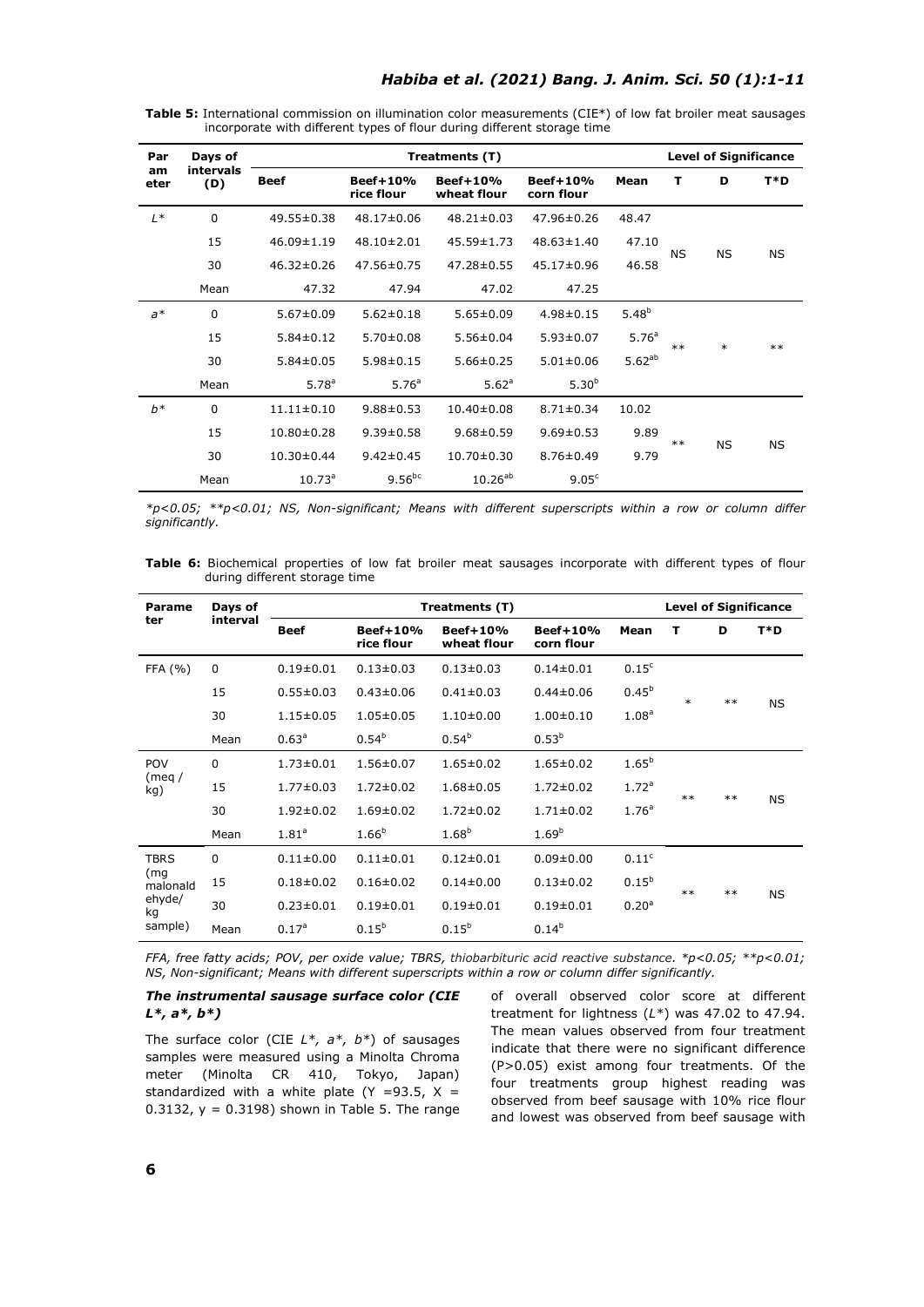10% wheat flour group. Whereas, the range of different days of interval of overall observation of color score for lightness was 46.58 to 48.47.The mean values observed from 0,  $15<sup>th</sup>$  and 30th days of observation indicated that there were no significant differences (p>0.05) found among these three days of observation. The higher reading was observed from 0 day and lower reading was observed from  $30<sup>th</sup>$  day. Again, there was no significant difference (p>0.05) exist between the interaction of treatments and number of days it was stored under refrigerated condition. Singh *et al.* (2014) conducted an experiment on the shelf life evaluation of raw chicken meat by using different natural preservatives noticed that *L\** value did not vary significantly among different treatment and storage period. Ali *et al.* (2011) found lightness decrease by adding rice flour to duck sausage.

The range of overall observed color score at different treatment for redness (*a\**) was 5.30 to 5.78. The mean values observed from four treatment indicate that there were a highly significant difference (p<0.01) found among four treatments. Of the four treatment group highest reading was observed from beef sausage without any flour and lowest color score was observed from beef sausage with addition of 10% corn flour group. Whereas, the range of different days of interval of overall observation of color score for redness was 5.48 to 5.76. The mean values observed from 0, 15<sup>th</sup> and 30th days of observation indicated that there were a significant differences (p<0.01) found among these days of observation. The highest reading was observed from  $15<sup>th</sup>$  day and lowest from 0 days of storage. The data showed that redness score not increased gradually with the increase in storage period. But there was significant difference (p<0.05) exist between the interaction of treatments and number of days it stored under refrigerated condition. Results agreed with the results of Singh *et al*.(2014), who conducted an experiment on the shelf life evaluation of raw chicken meat by using different natural preservatives reported that redness (*a*\* ) value increase significantly with the increase in storage period. On the other hand, Ali *et al.* (2011) found that redness decreased with adding rice flour in all meat type sausages.

Again, the range of overall observed color score at different treatment for yellowness (*b\**) was 9.05 to 10.73. The mean values observed from four treatment indicated that there were highly significant difference (p>0.01) found among four treatments. Of the four treatments highest score was observed from beef sausage without addition of flour and lowest color score was observed from beef sausages with addition of 10% corn flour group. The range of different days of interval of overall observation of color score for yellowness was 9.79 to 10.02. The mean values observed from 0,  $15<sup>th</sup>$  and 30th days of observation indicated that there were no significant differences (p>0.05) exist among these days of observation. The highest color score was observed from 0days and lowest from  $30<sup>th</sup>$ day. There was no significant difference (p>0.01) found between the interaction of treatments and number of days it stored under refrigerated condition. Anna *et al*. (2011) observed a decreased color test scores during storage resulted from the denaturation of proteins, particularly the myofibrillar protein that affects gel formation. In our experiment, we did not find any significant effect of *b\**value during 30 days storage period.

# *Biochemical properties*

The value of Biochemical components were shown in Table 6. The range of overall observed FFA value at different treatments was 0.53 to 0.63. Significant differences (p<0.05) were found in Free Fatty Acid value among four treatment groups. The range of overall observed of different days of intervals of FFA was 0.15 to 1.08. The mean values observed in 0,  $15<sup>th</sup>$  and 30<sup>th</sup> days of observation indicated that there were highly significant (p<0.01) differences found among these three days of observation. The FFA value was increased with the increased storage period. Modi *et al.* (2004) reported that the FFA value gradually increase in fresh and smoked meat nuggets as 3.9 and 3.7 respectively during 6 months of frozen storage. Baker *et al*. (2013) reported that increasing storage period significantly rise in free fatty acids content which is similar to my findings.

The range of overall observed peroxide value at different treatment levels was 1.66 to 1.81. Highly significant differences (p<0.01) were found in peroxide value among four treatments. The range of overall observed of different days of intervals of peroxide value was 1.65 to 1.76. The mean values observed at 0,  $15<sup>th</sup>$  and 30<sup>th</sup> days of observation indicated that there were significant differences (p<0.01) among these observations. During storage, the peroxide value increased in all treatments. The interaction between treatments and their storage time has also a significant difference on POV value. Das *et al.* (2011) reported a significant increase in peroxide value of the meat samples during refrigerated storage.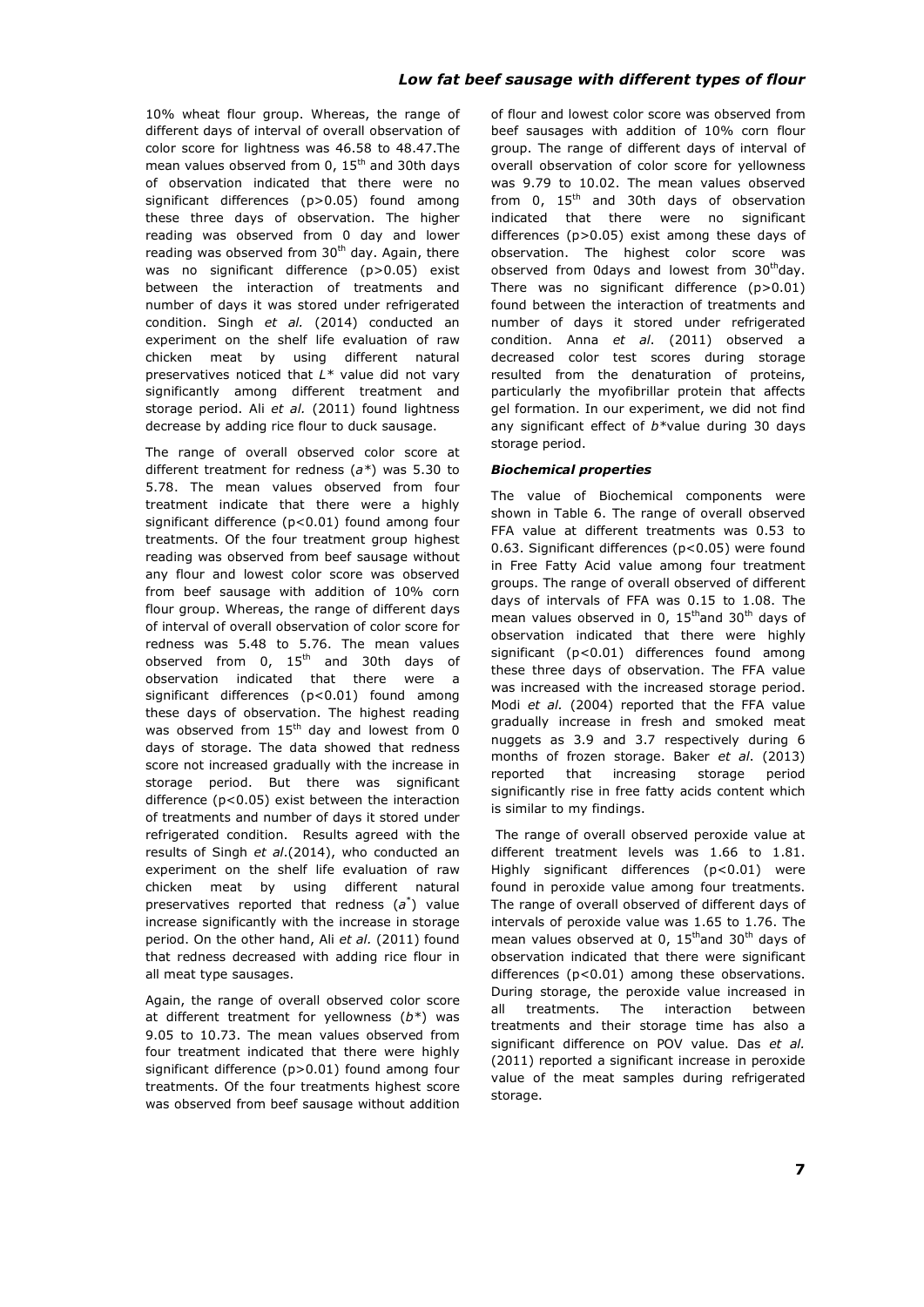The range of overall observed TBARS value at different treatment levels was 0.14 to 0.17. The mean values observed from the treatment groups indicated that there were significant differences (p<0.01) among four treatment groups. Among the treatments, the lowest TBARS value was observed from beef sausage with 10% corn flour. The highest TBARS value was found in beef sausage without any flour. The range of overall observed of different days of intervals of TBARS value was 0.11 to 0.20. The mean values observed from 0,  $15<sup>th</sup>$  and  $30<sup>th</sup>$  days of observation indicated that there were significant differences (p<0.01) found among these three days observation. The interaction between treatments and number of days it is stored has no significant differences on TBARS value. The TBARS values increased significantly (p<0.01) during storage in all treatments. Devatkal *et al.* (2008) observed that the TBARS value increased during the refrigerated storage in cooked goat meat patties added with different plant extract. Yadav *et al.* (2018) found a significant increase in TBARs value of control and fiber enriched sausage with an increase in storage period.

### **Microbiological assessment**

The present study observed the presence of micro-flora (TVC) and food borne pathogens (Coliform and Yeast-Mold) on control and different treatment groups at different days of intervals and at different treatment levels. After 0 days of observation, four types sample was preserved at -20°C for the observation at 15<sup>th</sup> and 30<sup>th</sup> days.

The microbial properties of different sausages at different days of interval are shown in Table 7. The range of overall observed total coliform count from the beef sausage was 4.66 to 4.98 $log_{10}$ CFU/g in different treatment groups. The mean values of different treatment indicated that there were a significant (p<0.05) differences in TCC values found among four treatment groups. Of the four treatment groups the total coliform count was highest in sausage without cereal flour  $(4.98log_{10} CFU/q)$  and lowest coliform count was found in beef sausage with rice flour  $(4.66\log_{10}$ CFU/g). On the other hand, the range of overall observed of different days of intervals of TCC value was 4.00 to  $5.50 \log_{10}$  CFU/g. The mean values observed from 0,  $15<sup>th</sup>$  and  $30<sup>th</sup>$  days of observation indicated that there were significant differences (p<0.01) found among these three days of observation. The highest coliform count was found at  $30<sup>th</sup>$  days of storage while lowest was noticed at 0 days of observation. There was no significant difference (p>0.01) exist between the interaction of treatments and number of days it was stored. Reddy *et al*. (2017) observed a significantly (P<0.05) lower coliform count in chicken meat sausages incorporated with natural antioxidant extracts i.e., rosemary and green tea. Sallam et *al.* (2004) reported that the initial aerobic plate count in sausage was  $4.4$  log<sub>10</sub> CFU/g and during the first 10 days of storage the count was observed below  $7 \log_{10}$  CFU/g which is the maximum permissible limit for aerobic plate count.

**Table 7:** Microbial properties of low fat beef sausages incorporate with different types of flour during different storage time

| <b>Param</b>                        | Days of     |                   | Treatments (T)                                                                       |                   | <b>Level of Significance</b> |                   |      |      |           |
|-------------------------------------|-------------|-------------------|--------------------------------------------------------------------------------------|-------------------|------------------------------|-------------------|------|------|-----------|
| eter                                | interval    | <b>Beef</b>       | Beef+10%<br><b>Beef+10%</b><br>$Beef+10%$<br>rice flour<br>wheat flour<br>corn flour |                   | Mean                         | т                 | D    | T*D  |           |
| <b>TCC</b><br>$(log_{10}$<br>CFU/q) | $\mathbf 0$ | $4.32 \pm 0.17$   | $3.85 \pm 0.05$                                                                      | $4.02 \pm 0.06$   | $3.79 \pm 0.11$              | 4.00 <sup>c</sup> |      |      |           |
|                                     | 15          | $4.97 \pm 0.07$   | $4.72 \pm 0.07$                                                                      | $4.78 \pm 0.04$   | $4.92 \pm 0.04$              | $4.85^{b}$        |      |      |           |
|                                     | 30          | $5.64 \pm 0.06$   | $5.41 \pm 0.06$                                                                      | $5.39 \pm 0.06$   | $5.56 \pm 0.06$              | 5.50 <sup>a</sup> | $**$ | $**$ | <b>NS</b> |
|                                     | Mean        | 4.98 <sup>a</sup> | $4.66^{b}$                                                                           | 4.73 <sup>b</sup> | $4.75^{b}$                   |                   |      |      |           |
|                                     | $\mathbf 0$ | $4.96 \pm 0.05$   | $4.60 \pm 0.09$                                                                      | $4.71 \pm 0.08$   | $4.58 \pm 0.08$              | 4.71 <sup>c</sup> |      |      |           |
| <b>TYMC</b>                         | 15          | $5.87 \pm 0.04$   | $5.53 \pm 0.09$                                                                      | $5.62 \pm 0.04$   | $5.58 \pm 0.08$              | $5.65^{b}$        |      |      | <b>NS</b> |
| $(log_{10}$<br>$CFU/q$ )            | 30          | $6.46 \pm 0.06$   | $6.19 \pm 0.06$                                                                      | $6.13 \pm 0.05$   | $6.27 \pm 0.06$              | 6.26 <sup>a</sup> | $**$ | $**$ |           |
|                                     | Mean        | 5.76 <sup>a</sup> | $5.44^{b}$                                                                           | $5.48^{b}$        | $5.47^{b}$                   |                   |      |      |           |
|                                     | $\mathbf 0$ | $6.64 \pm 0.01$   | $6.31 \pm 0.01$                                                                      | $6.50 \pm 0.00$   | $6.44 \pm 0.01$              | 6.47 <sup>c</sup> |      |      |           |
| TVC                                 | 15          | $7.13 \pm 0.03$   | $6.77 \pm 0.07$                                                                      | $6.81 \pm 0.21$   | $7.01 \pm 0.10$              | $6.93^{b}$        |      |      |           |
| $(log_{10}$<br>$CFU/q$ )            | 30          | $7.71 \pm 0.01$   | $7.49 \pm 0.00$                                                                      | $7.44 \pm 0.01$   | $7.57 \pm 0.01$              | 7.55 <sup>a</sup> | $**$ | $**$ | <b>NS</b> |
|                                     | Mean        | 7.16 <sup>a</sup> | 6.86 <sup>c</sup>                                                                    | $6.91^{bc}$       | 7.01 <sup>b</sup>            |                   |      |      |           |

*TCC, total coliform count; TYMC, total yeast mold count; TVC, total viable count. \*p<0.05; \*\*p<0.01; NS, Non-significant; Means with different superscripts within a row or column differ significantly.*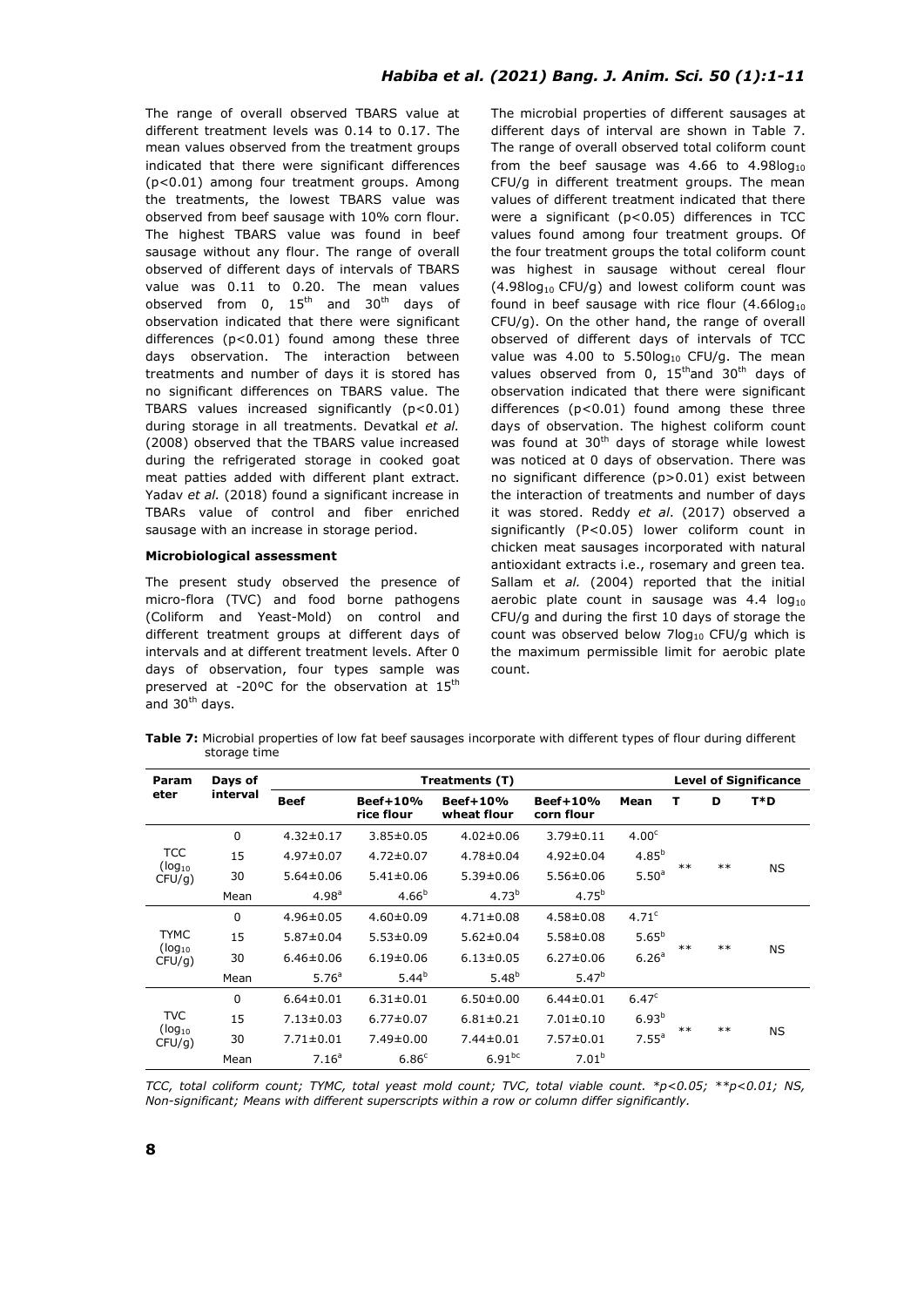The range of overall observed total yeast-mold count from different chicken sausage was 5.44 to 5.76( $log_{10}$  CFU/g). The mean values of different treatment indicated that there were highly significant differences (p<0.05) of TYMC values found among four treatment groups. On the other hand, the range of overall observed of different days of intervals of TYMC value was 4.71 to 6.26log10 CFU/g. The mean values observed from 0,  $15<sup>th</sup>$  and  $30<sup>th</sup>$  days of observation indicated that there were a significant differences (p<0.01) found among these three days of observation. The highest yeast mold count was found at 30<sup>th</sup> days while lowest was noticed at 0 days of observation. There was no significant difference (p>0.05) exist between the interaction of treatments and number of days it was stored. Reddy *et al*. (2017) observed a significantly (P<0.05) lower yeast molds count in chicken meat patties incorporated with natural antioxidant extracts i.e., rosemary and green tea.

The range of overall observed total viable count from the different chicken sausages was 6.86 to 7.16 ( $log_{10}$  CFU/g). The mean values of different treatment indicated that there were a significant (p<0.01) differences of TVC values among four treatment groups. Of the four treatment groups the total viable count was highest in beef sausage without any flour  $(7.16 \log_{10} CFU/g)$  and lowest viable count was found in beef sausage with rice flour (6.86  $log_{10}$  CFU/g). The range of overall observed TVC of different days of interval was 6.47 to  $7.55\log_{10}$  CFU/g. The mean values observed from  $0, 15^{\text{th}}$  and  $30^{\text{th}}$  days intervals indicated that there were a significant differences found among these three days of observation. The highest TVC was found at  $30<sup>th</sup>$  days while lowest was noticed at 0 days of observation. There was no significant difference (p>0.01) exist between the interaction of treatments and number of days it was stored. Kumar *et al.* (2007) observed that chicken patties prepared by replacing spent hen meat with 5% sorghum flour, 10% barley flour and 5% pressed rice flour recorded higher total plate count and psychrophilic count, which increased significantly during storage up to 35 days of storage.

### **Sensory evaluation**

Sensory evaluation is a scientific discipline that applies principles of experimental design and statistical analysis to the use of human senses (sight, smell, taste, touch and gearing) for the purpose of evaluating consumer products. The sensory analysis was done at 1 day old sausages. The effects of different types of flours on the sensory properties of beef sausages were shown in Table 8.

The data obtained from different treatment indicated that there was no significant difference among the treatments (p>0.05). However, the higher color score was observed in sausage made from beef with addition of 10% corn flour and lower value was observed in sausages made from beef with 10% rice flour. Highly significant differences were found in flavor among different sausages from sensory evaluation ( $p<0.01$ ). The lowest value was observed in beef sausage without addition of flour and highest value was found in beef sausage incorporated with 10% corn flour. The data obtained from different treatment indicated that a highly significant difference (p<0.01) exist among the sausages. The off-flavor score in beef sausages without incorporation of flour has remarkably higher value than other three treatments. The off-flavor score of flour groups are statistically similar to each other.

|  |                                                             |  |  |  | Table 8: Sensory properties of cooked low fat broiler sausages manufactured from broiler meat incorporate |  |  |
|--|-------------------------------------------------------------|--|--|--|-----------------------------------------------------------------------------------------------------------|--|--|
|  | with different types of flour during different storage time |  |  |  |                                                                                                           |  |  |

| <b>Parameters</b>        |                      | Level of                     |                              |                               |                     |
|--------------------------|----------------------|------------------------------|------------------------------|-------------------------------|---------------------|
|                          | <b>Beef</b>          | Beef+10%<br>rice flour       | Beef+10%<br>wheat flour      | <b>Beef+10%</b><br>corn flour | <b>Significance</b> |
| Color                    | $4.78 \pm 0.16$      | $4.68 \pm 0.07$              | $4.70 \pm 0.12$              | $4.90 \pm 0.16$               | <b>NS</b>           |
| Flavor                   | b<br>$3.95 \pm 0.11$ | $4.78 \pm 0.17$              | $4.60 \pm 0.07$              | $4.95 \pm 0.14$               | $***$               |
| Off-flavor               | $1.95 \pm 0.06^a$    | $1.63 \pm 0.09^b$            | $1.68 \pm 0.05^b$            | $1.60 \pm 0.06^b$             | $***$               |
| <b>Juiciness</b>         | $3.87 \pm 0.10^{b}$  | $4.68 \pm 0.14$ <sup>a</sup> | $4.62 \pm 0.12$ <sup>a</sup> | $4.93 \pm 0.10^a$             | $***$               |
| Tenderness               | h<br>$4.33 \pm 0.09$ | $4.80 \pm 0.07$              | $4.78 \pm 0.05$              | $4.95 \pm 0.04$               | $***$               |
| Overall<br>acceptability | $4.50 \pm 0.04^b$    | $4.78 \pm 0.04$ <sup>a</sup> | $4.73 \pm 0.02$ <sup>a</sup> | $4.80 \pm 0.08$ <sup>a</sup>  | $***$               |

*\*p<0.05; \*\*p<0.01; NS, Non-significant; Means with different superscripts within a row or column differ significantly.*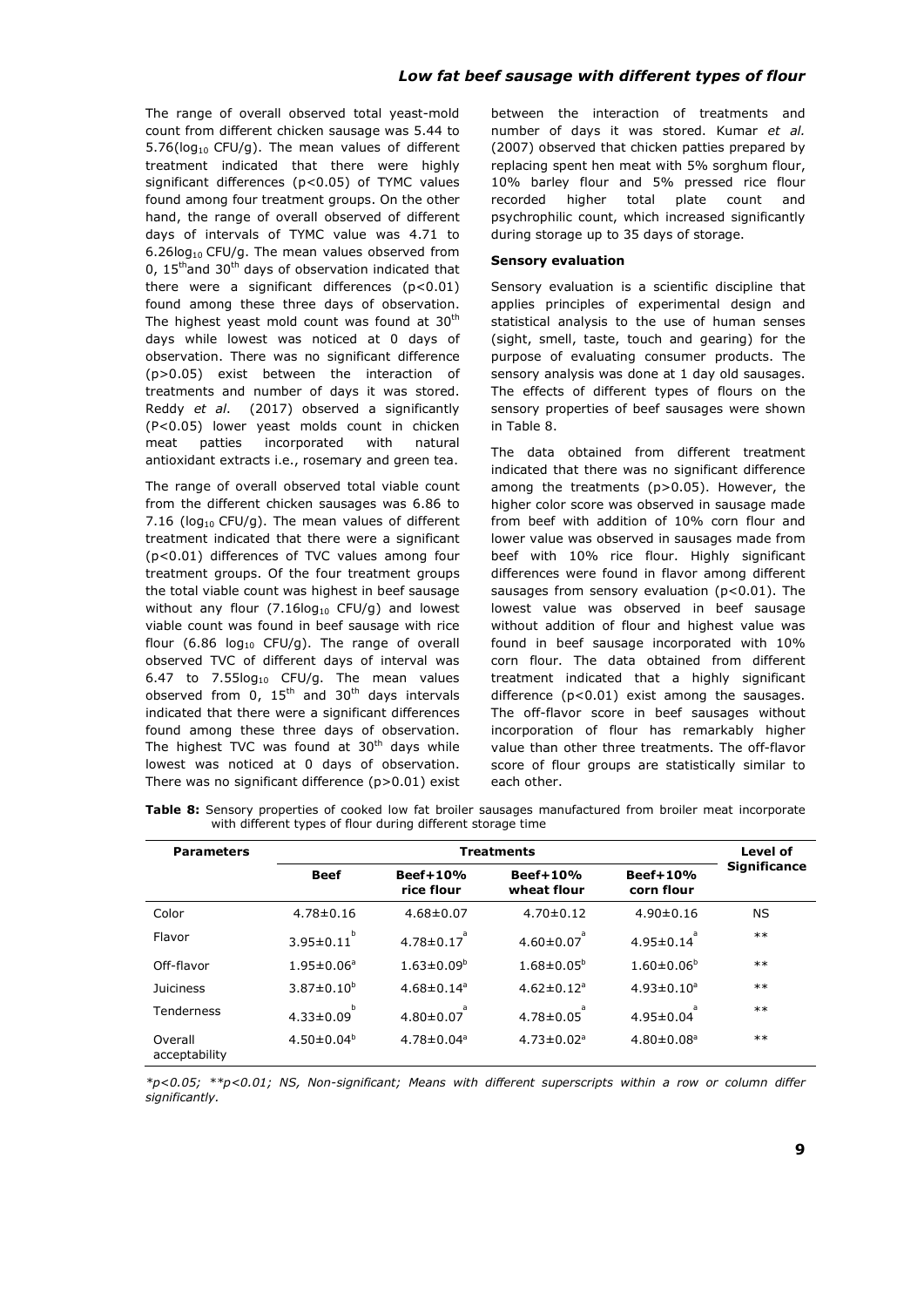Highly significant differences were found in juiciness value among different sausages  $(p<0.01)$ . The lowest juiciness was observed in beef sausage without addition of flour. Although there is no significant differences found among other three treatments, beef sausage treated with 10% rice flour, 10% wheat flour, 10% corn flour has higher juiciness value. Ravindranath *et al.* (1988) studied quantitative and qualitative characteristics of products prepared from buffalo meat and pork, and reported that addition of phosphates improved the sensory scores for juiciness of patties. Similarly, Santhi and Kalaikannan (2014) found that the juiciness score increased with the inclusion of Oat Flour to lowfat chicken nuggets.

A highly significant differences were found in tenderness property among different sausages (p<0.01).Tenderness is interrelated with DM content of the sausages. Beef sausage without addition of different types of flours showed minimum tenderness, no significant differences were found among 3 flour sausages. Ali *et al.* (2011) found that tenderness value was increased by addition of rice flour while studying low-fat sausages with or without 10% hydrated rice flour made from duck, chicken and pork.

The data obtained from different treatment indicated that there is a highly significant difference exist among the treatments (p<0.01). Beef sausage without any cereal flour is less overall acceptable than beef sausages incorporated with 10% rice flour, 10% wheat flour and 10% corn flour. Moreover, the flour sausages are equally acceptable. Ali *et al.* (2011) found that addition of rice flour increased the overall acceptability of duck sausage to that of pork and chicken sausages.

# **Conclusion**

From sensory evaluation, it was found that flavor, juiciness, tenderness were lower, while off-flavor was higher in control sausage. Therefore, it might be concluded that low fat beef sausage incorporated with different types of flour increased the overall acceptability.

### **Conflict of interest**

There is no conflict of interest among the authors.

# **References**

Ali MS, GD Kim, HW Seo, EY Jung, BW Kim, HS Yang and ST Joo (2011). Possibility of making low-fat sausages from duck meat with addition of rice flour*. Asian-Australian Journal of Animal Science* 24: 421 – 428.

- AMSA (1995). Research guidelines for cookery, sensory evaluation and instrumental tenderness measurements of fresh meat. *American Meat Science Association* Chicago, IL. USA.
- Anna A (2011). Shelf life of boiled restructured buffalo meat rolls in refrigerated storage under vacuum packaging condition. *Journal of Applied Animal Research* 43**:** 318-323.
- AOAC (1995). Official method of analysis of the Association of Official Analytical Chemists 17th edition. *Association of Official Analytical Chemists*. Washington, DC, 7: 65-68.
- Baker IA, JE Alkass and HH Saleh (2013). Reduction of oxidative rancidity and microbial activities of the Karadi lamb patties in freezing storage using natural antioxidant extracts of Rosemary and Ginger. *International Journal of Agricultural and Food Research* 2:31‐42.
- Buege J and SD Aust (1978). Microsomal lipid peroxidation. *Method Enzymology* 52:302–310.
- Carpenter R, MN O'Grady, YC O'Callaghan, NM O'Brien and JP Kerry (2007). Evaluation of the antioxidant potential of grape seed and bearberry extracts in raw and cooked pork. *Journal of meat Science* 76**:**604-610.
- Das AK, V Rajkumar and BK Dwivedi (2011).<br>Antioxidant effects of curry leaf Antioxidant effects of curry leaf (*Murrayakoenigii*) powder on quality of ground and cooked goat meat. *International Journal of Food Science* 18**:** 559-565.
- Devatkal S, SK Mendiratta and ASR Anjaneyulu (2008). Effect of calcium lactate on the quality and shelf life of restructured pork rolls. *Journal of Meat Science* 1:1-6.
- ISO (1995). Recommendation of the meeting of the subcommittee, International Organization for Standardization, on meat and meat products. ISO/TC-36/Sc-6. The Netherlands 10-18.
- Kaur M, A Kumar, S Kumar, HR Hakeem and S Gupta (2015). Effect of carrot on quality characteristics of chicken sausages. *Journal of Indian veterinary science* 92**:** 44-47.
- Kumar RR, BD Sharma, M Kumar, S Chidanandaiah and AK Biswas (2007). Storagequality and shelf life of vacuum packaged extended chicken patties. Journal of *Muscle Foods* 15:253–263.
- Kumar V, AK Biswas, J Sahoo, MK Chatli and S Sivakumar (2013). Quality and storability of chicken sausages formulated with green banana and soybean hulls flours. *Journal of Food Science and Technology* 50:1058-68.
- Lucca, A and BJ Tepper (1994). Fat replacers and the functionality of fat in foods. *Trends* in *Food Science* and *Technology* 5:12-19.
- Mccarthy TL, JP Kerry, JF Kerry, PB Lynch and DJ Buckley (2001). Assessment of the antioxidant potential of natural food and plant extracts in fresh and previously frozen pork patties. *Journal of Meat Science* 57:177-184.